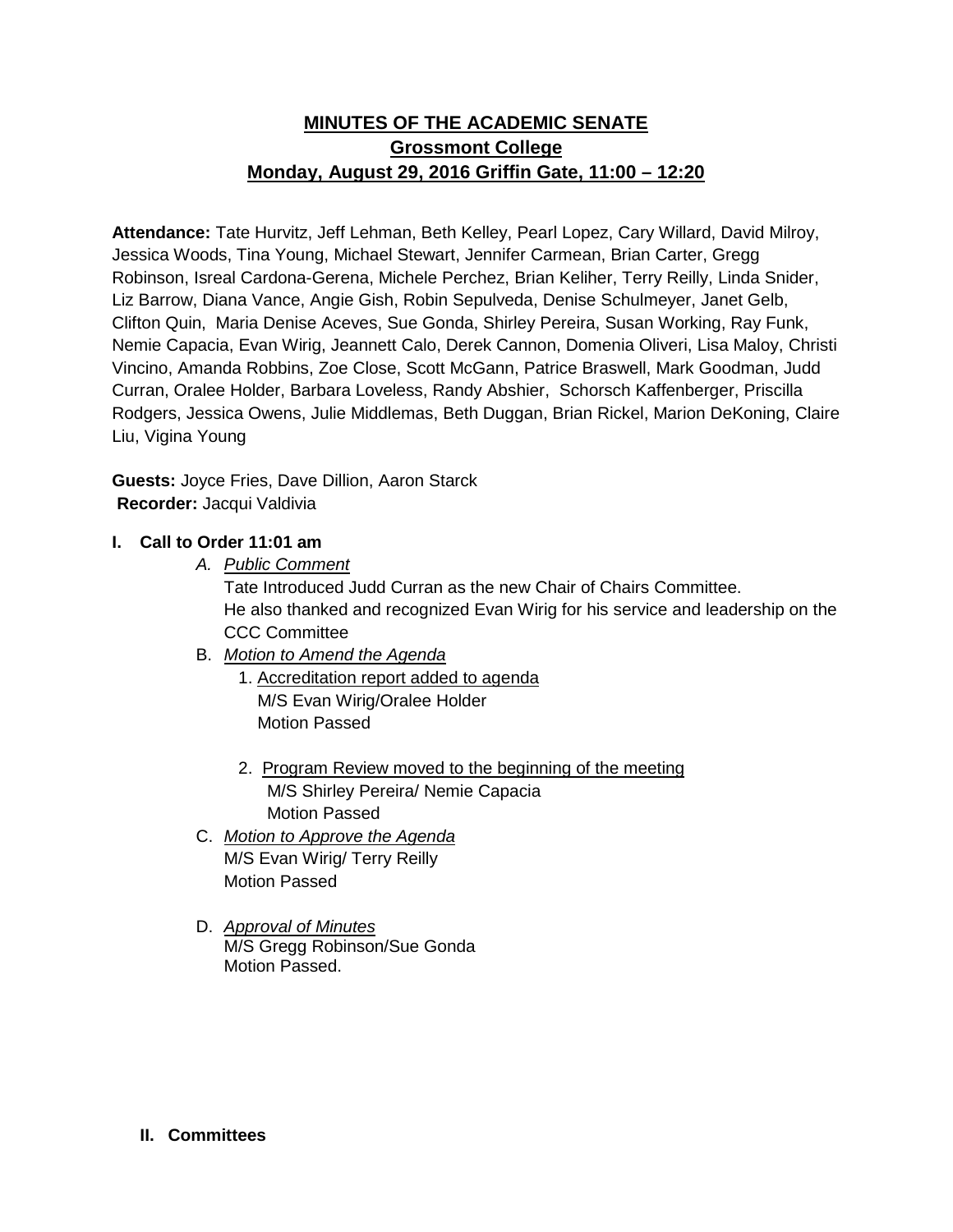*Accreditation Midterm Report-Aaron Starck - Interim Sr Dean of CPIE*. We are accredited through Accrediting Commission for Community and Junior Colleges (ACCJC) and the Western Association of Schools and Colleges (WASC). We are in our 6 year cycle of our accreditation. In 2013 we did a self-study, in 2014 had a visitation and a follow up report, we are now doing our midterm reporting and we do annual updates. We have already successfully submitted our follow up report.

Accreditation has four fundamental standards:

- 1. Mission, academic quality and Institutional effectiveness and Integrity. Sub parts include the mission itself, Academic Quality which we did receive a recommendation that our college needs to identify benchmarks and target data based off of data analysis. We have responded and been approved on this recommendation.
- 2. Student learning program and support programs Sub parts include instructional programs, library and learning support services and student support services. We received a recommendation in support services to maintain consistency and provide information on all major policies. These revisions have been made and successfully reported. We received a recommendation in our governing board effectiveness of producing outcomes which was addressed in our current SLOs.
- 3. Campus Resources

Human resources, physical resources, technology resources, and financial resources. We received a recommendation in human resources to assess the stability of the workforce.The district produced a strategic plan, which was submitted and has been approved.

4. Leadership and Governance Structure

Decision-making roles and processes, CEO, and governing board. We received a recommendation in governing board regularly evaluate its policies and practices. We are evaluating our board policies and practices over a six year cycle which was submitted and approved.

We received a recommendation to evaluate and clarify what the district's role is what is the college's role. A mapping process was done identifying the roles of each organization. It was submitted and approved.

We have successfully met all the recommendation that we got in 2014. Now we are working on our identified areas of recommendation from our self-study.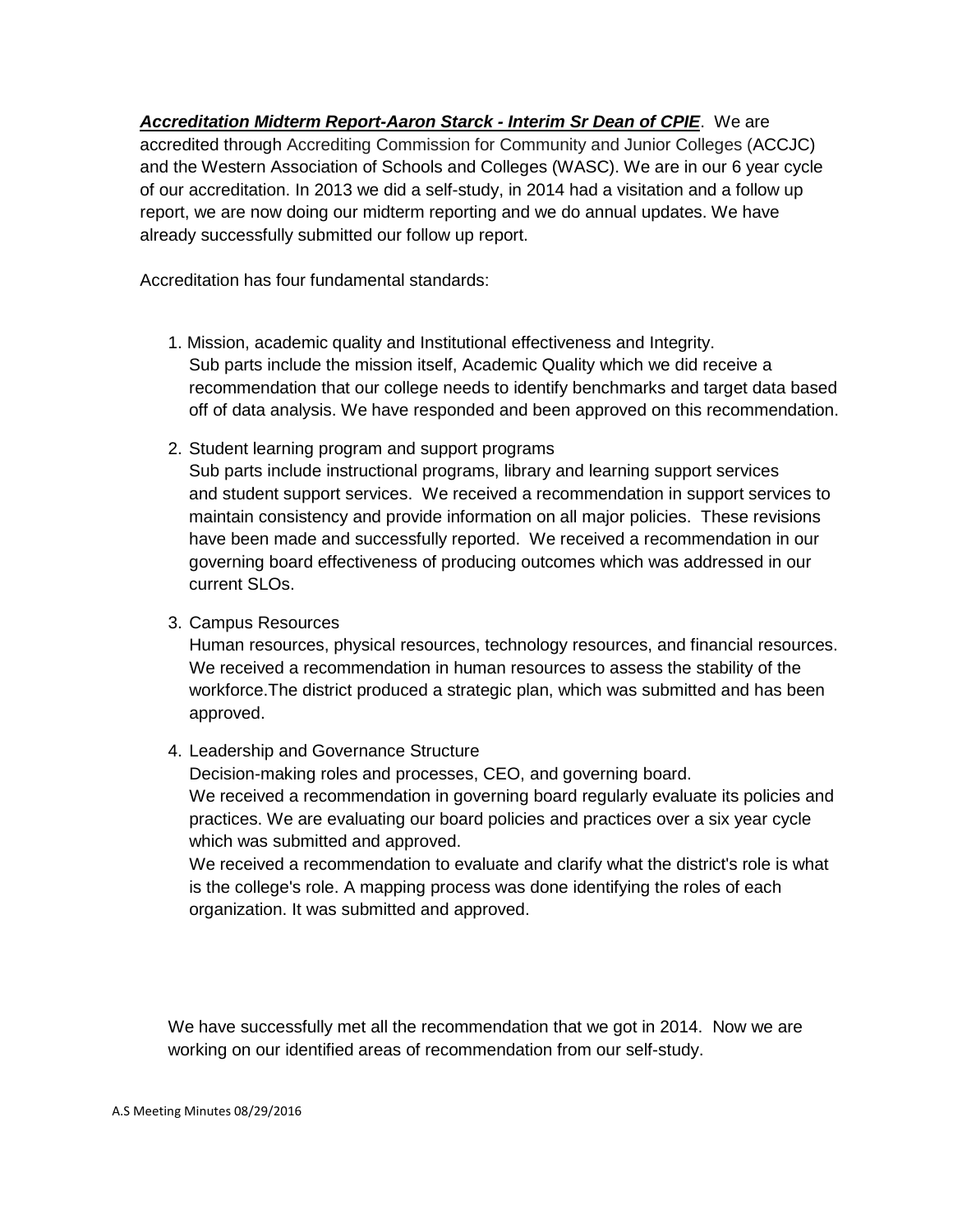Actionable Improvement Items:

- 1. Reviewed and revise our mission statement. We will proceed to revisit now that some of our other objectives have been formulated (ATD, strategic plan).
- 2. We will continue to make sure that all multi-media and website presentations, and online services meet our accessibility standards and do use the universal design, workshops were held to help to make sure staff and faculty docs met universal design. Assess levels of effectiveness for online services for DE students. We have made many modifications to help support distance education learning.
- 3. Work on staffing processes and stability. Many processes have been put in place including in the CPIE office, Title V grant, and administrative support..
- 4. LTRC is working on full time dean, processes are being put in place to supervise this area. We are creating an outreach program through Achieving the Dream..
- 5. Tech support and tech needs and improvements have been put in place including GradGuru that pushes out information to student cell phones, transcripts can be ordered online and paid for online, CBIS for international student needs, Telliresponse where students can ask questions online, Blackboard pay.

6. Long-term post-employment benefits are being put in place. Irreversible trust. Finalizing documentation and language of all these plans and scheduled to go to the board in September 2016 and will be submitted to ACCJC in October 2016.

Any questions about accreditation can be directed to CPIE. Any GradGuru questions can be directed to Courtney Williams.

## *Program Review – Nate Scharff*

Every program was reviewed over the last 6 years. Currently PR is in an internal review looking at processes and documents how they can be improved. PR has received feedback from faculty and departments on the process and the handbook.

The update today is that PR will be coming back on to Academic Senate on October 17 to present the new process. Bonnie Riply is our data liaison and will put together all the reports and explains all the data to the writers. We plan to have Deans be more evolved in the process going forward. Many technical processes have been put in place to help with collaboration. The Handbook has been streamlined and there are brief explanations for each of the Program Review Questions The plan now is to return to AS on October 17, and present the new process and handbook.

PR will resume the departmental review process in the spring. ALC will be first, and we will be looking for new departments to keep the process going. We also need new reps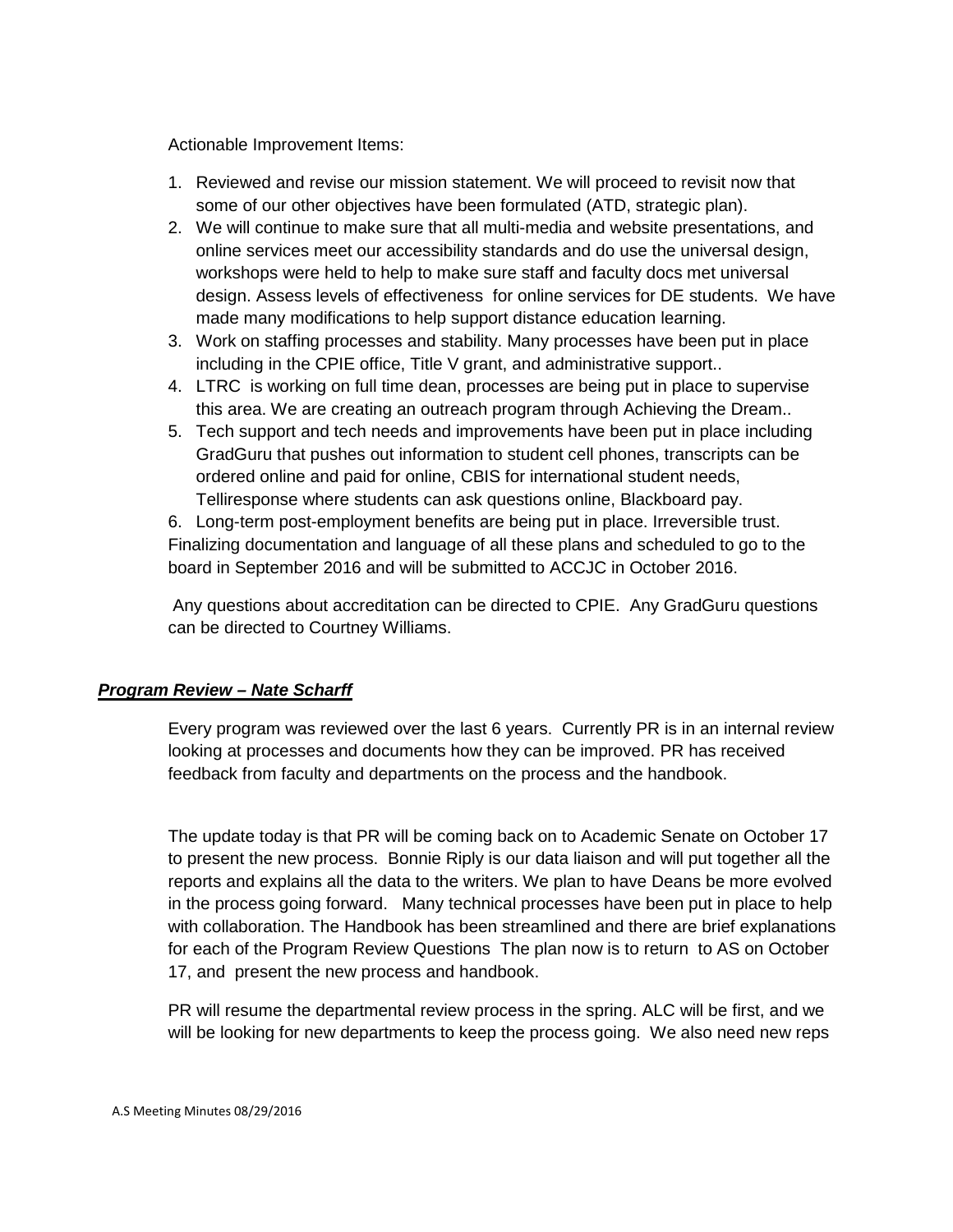per Tate Hurvitz email for The PRC will do 8 departments, 4 each semester. Full calendar will be available for the review for the AS meeting in October.

# **III. President's Report (Tate Hurvitz)**

## **Grossmont Colleges Strategic Plan**

The Grossmont College's Strategic Plan includes many projects. So in order to improve the decision making and cohesiveness of effort across so many projects, we will look at the three key elements of each project through:

- 1. **Outreach** *High-quality, organized, comprehensive outreach connects high schools, businesses and the community at large to Grossmont College. Outreach extends from the first connection with a potential student to enrollment in a class.*
- *2.* **Engagement** -*A culture of participation among students includes peer and faculty mentors, student leaders, the use of engagement activities in the classroom, and additional activities outside the classroom to attract and keep students connected to the College.*
- *3.* **Retention**  *A committed, high-standards approach to keeping students in classes and on track for success in achieving their goals at Grossmont College.*

A fourth goal in the strategic plan that is less talked about but still has worth remembering:

4. **Institutional Capacity** - *The ability of the institution to effectively use its human, physical, technology, and financial resources to achieve its mission and to improve academic quality and institutional effectiveness.*

Achieving the Dream we made three major commitments, one in each of the key elements.

- 1. We hired an Outreach Coordinator to Improve Community and High School Outreach and Coordinate Campus-Wide Calendar of Events for Students, Families and the Community.
- 2. We created an Engagement Center to create and promote structured opportunities for students to engage one another and develop campus leadership.
- 3. Creating a retention specialist position and Early Alert to coordinate with instructors to identify and support students (through meeting and referring) who are struggling and need assistance.

Title V: Via Rapida!

Although not usually discussed in terms of the three key elements, they still fit into these categories: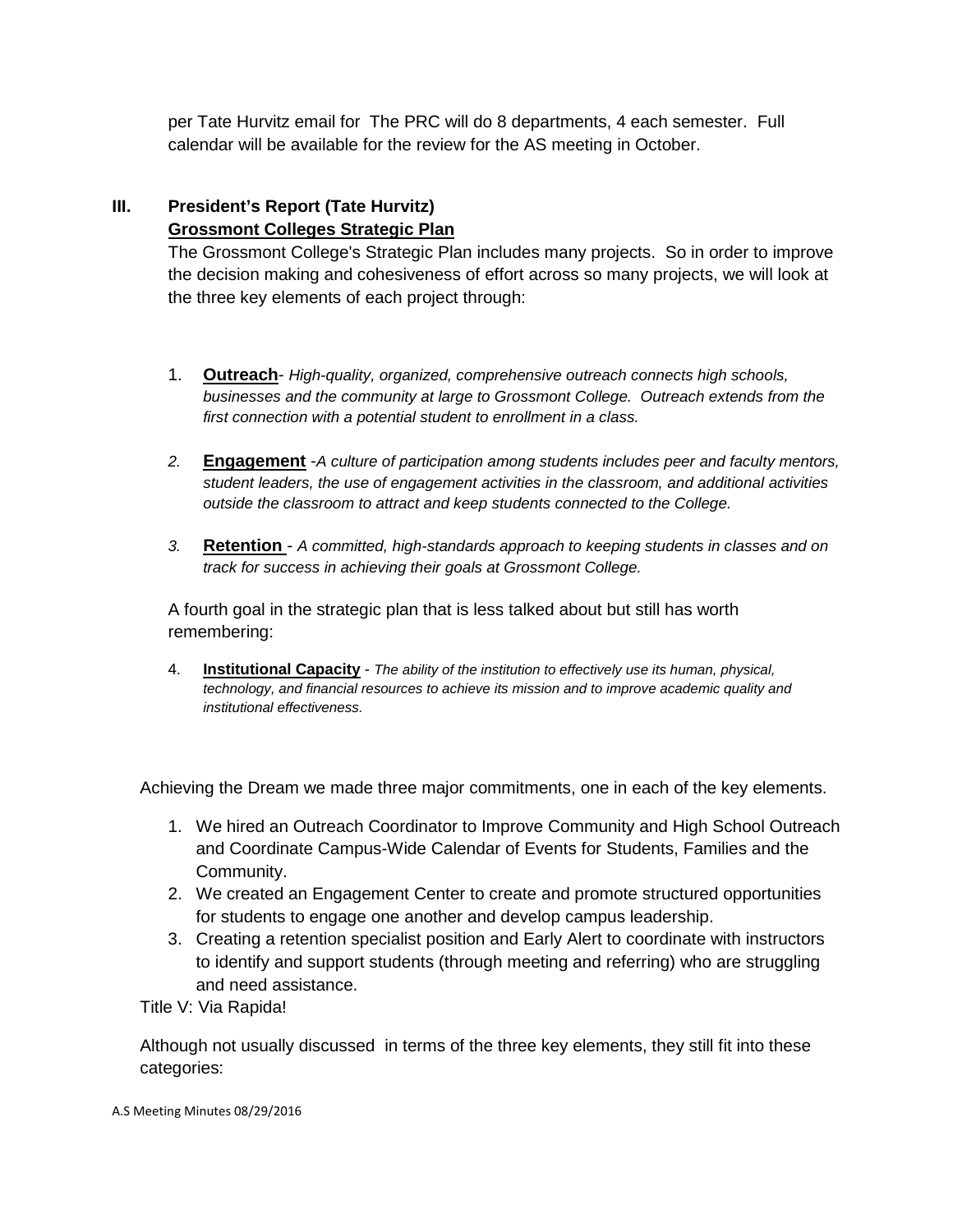- 1. Outreach: Specialized outreach in high schools and in the community. Additional hired support for community based outreach programs. This is in progress of working on hiring an outreach specialist.
- 2. *Engagement:* Orientation to college with emphasis on affective needs and building social connections. Peer mentors. Intentional "funneling" to engagement opportunities, ie. Puente, Umoja, Learning Communities, Community Service Learning.
- 3. Retention: Accelerated coursework opportunities in Basic Skills sequences, Multiple measures for assessment in English, Math and ESL placement

ECEA (East County Educational Alliance)

A district wide partnership with the Grossmont Union High School District is committed to finding more ways to bring students to our system and more prepared for college.

- 1. Outreach: Official partnership with GUHSD including: classroom visits each year, starting in 9th grade, organized meetings with high school counselors, Higher Edge Promise Scholarship. Which includes free tuition from The college and a Chromebook from their high school.
- 2. Engagement: College campus visits, Student Ambassadors Program, Parent nights
- 3. Retention: Dual enrollment college readiness course in 11th grade. Summer Bootcamp before first year at GCCCD.

Enrollment Management

Most of the progress on this committee is being spread out though other committees but here are the things currently working on:

- 1. Outreach: District/College Marketing Campaigns (online, mail, email, social media, buses, radio), "Stop out" campaign, Website redesign
- 2. Engagement: GradGuru is an app on the phone that pushes information to the students to give deadlines and other information. For additional information on GradGuru talk to Courtney Miller. Student Focus Groups we are intending to more of these focus groups to get student perspective and understanding them.
- 3. Retention: Effective scheduling for multiple student populations/needs several departments are encouraging new night and weekend classes

A yearlong major action steps document has been created. This document shows the task at hand, who is in charge of the task, and what key element it falls under. This is a living document and is constantly changing. Mostly it gives and overview so new things can be added.

## Our Outreach Things accomplished:

● Creating and Hiring a new Outreach Coordinator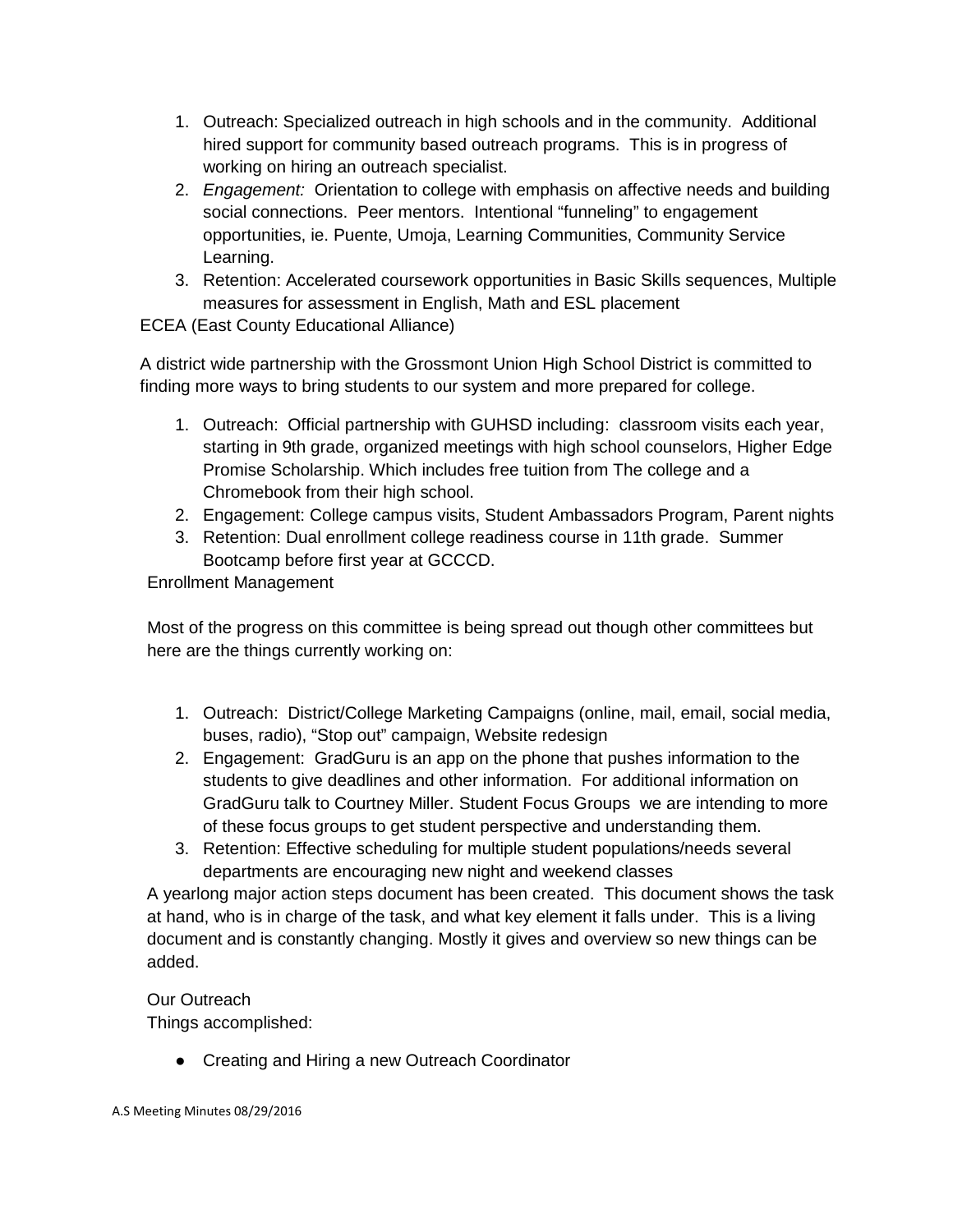- Identified location for Office and created org chart modification
- Coordinated College/District Campaign (We're Here for You")
- Finalized terms of ECEA Promise Program
- Classroom visits to every 9th grade class in GUHSD
- Stop-out mailers
- Identification and training of student ambassadors
- New partnerships with community organizations
- Pilot dual enrollment offerings with GUHSD

Things we plan on accomplishing this year:

- Review and revise College Website
- Create comprehensive, annual outreach event calendar
- Offer full matriculation services in the high schools
- Promise Program fundraising efforts
- Student ambassadors at high school and community events
- Drop for non-payment outreach (will not be dropped from class but will not be able to enroll in the next semester till paid.
- Development of nights and weekend programs
- Expanded dual enrollment offerings with GUHSD

Our Engagement Snapshot

Things accomplished:

- Revamped Community Service Learning Program
- Creation of new Engagement Coordinator position
- Expanded student access to counseling (mini-sessions)

Things we plan on accomplishing this year:

- Review and revise College Website
- Engagement Center on Campus
- Expansion of CSL
- New "One Theme" topic and expansion effort
- Analysis and creation of new visual rhetoric on campus
- Expanded professional development offerings
- Hiring and training of 20-40 peer mentors for pilot program
- Completion of Title V FYE implementation plan
- Expanded student use of "GradGuru;"
- Student Workshop Series

Our Retention Snapshot

Things accomplished:

- Creation of two, new "Student Success Specialist" positions
- Development of a new, faculty professional development campaign ("We're all in")
- Pilot of English Acceleration
- Creation and beta testing of annual information cycle for "Grad-Guru"

A.S Meeting Minutes 08/29/2016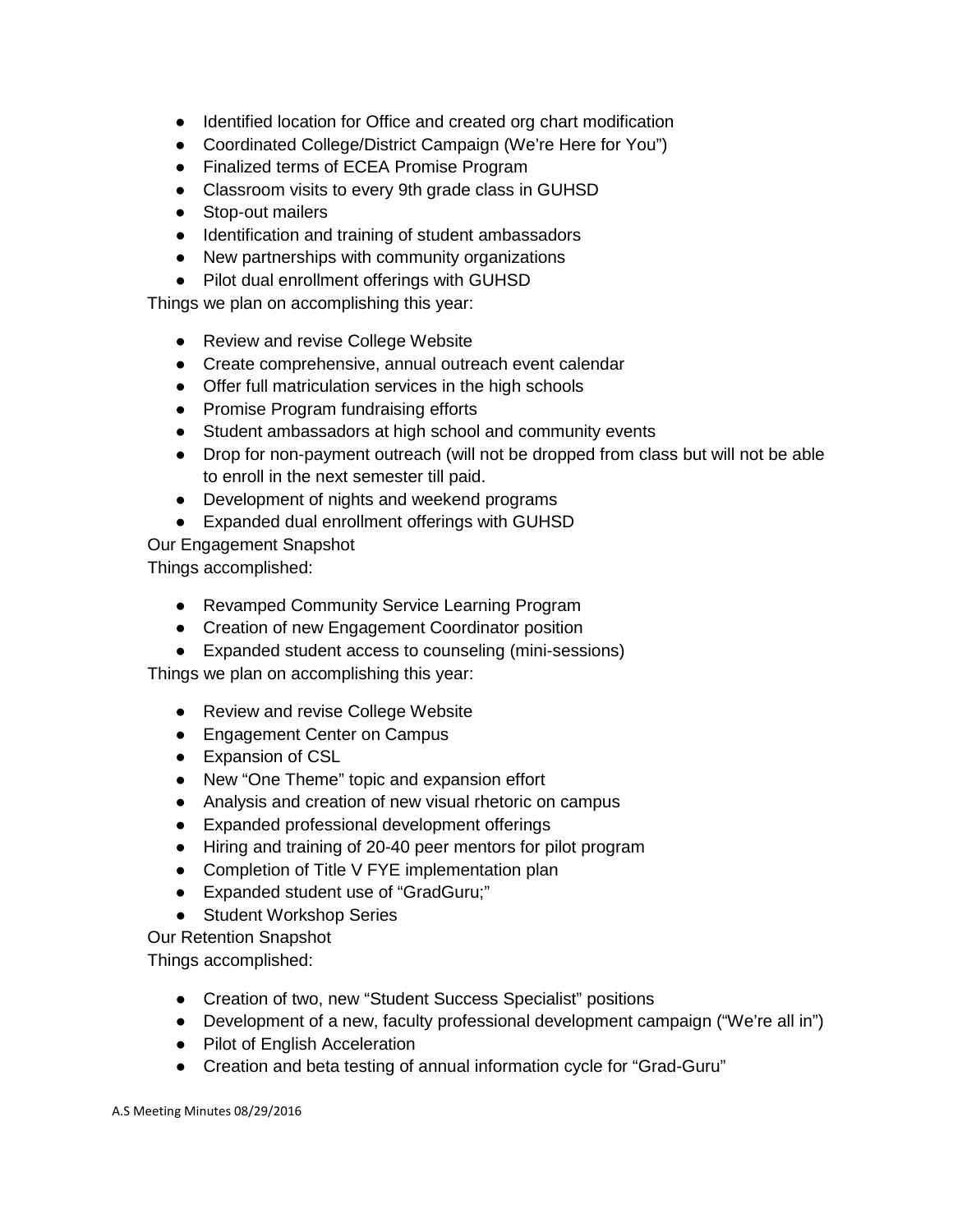Things we plan on accomplishing this year:

- Review and revise College Website
- Expansion of English Acceleration
- Pilot of Math Acceleration
- OER adoption campaign (with faculty release time) Requesting an activity proposal to put together the resources they may need. We could possibly get grants in the future if successful.
- Hiring Student Success Specialists
- Student focus groups
- Expanded Professional Development opportunities
- Development of multiple assessment measures.

How are staying on top of this? The proposed answer at the moment is a student success committee made up of faculty, staff, and administrators. They will update and report what is happening by inter related work. This will help to ensure the work is coordinated, reduces overlapping. They will be reporting directly to planning and resource council with formal recommendations.

Follow up on student safety on campus. Tate will follow up with the committee.

An issue was brought up about submitting activity proposals. The standing issues with institutional review committee that evaluates these proposals is they are submitted in late fall, and not hearing back and don't know what has been funded. Is this part of the Strategic plan to revamp this process as it seems to be a big part of the plan's success? At this moment, this has not been established in this plan, but Lorenze Legaspi is proposing to revisit where funding is coming from and where we need funding to go.

Question: Was the Institutional effectiveness council committee like this new proposed committee? Could this committee be repurposed?

## **Information**

## Enrollment Update

Most recently our enrollment is up close to 3% from fall to fall. Our new base requires we grow 6%. With several semesters of non-growth this is a good growth. We added 60 sections to the schedule this fall rather quickly. The classes are currently filling above or at 80%. A credit to the Chairs and Deans, who really are targeting the needs of the students effectively. Chairs felt like the decreased demand on the 80% fill rate was an improvement.

Census is what we are waiting for. Our headcount is currently 18908 unduplicated.

We are working on Saturday and Evening classes. At this point has mixed reviews. In